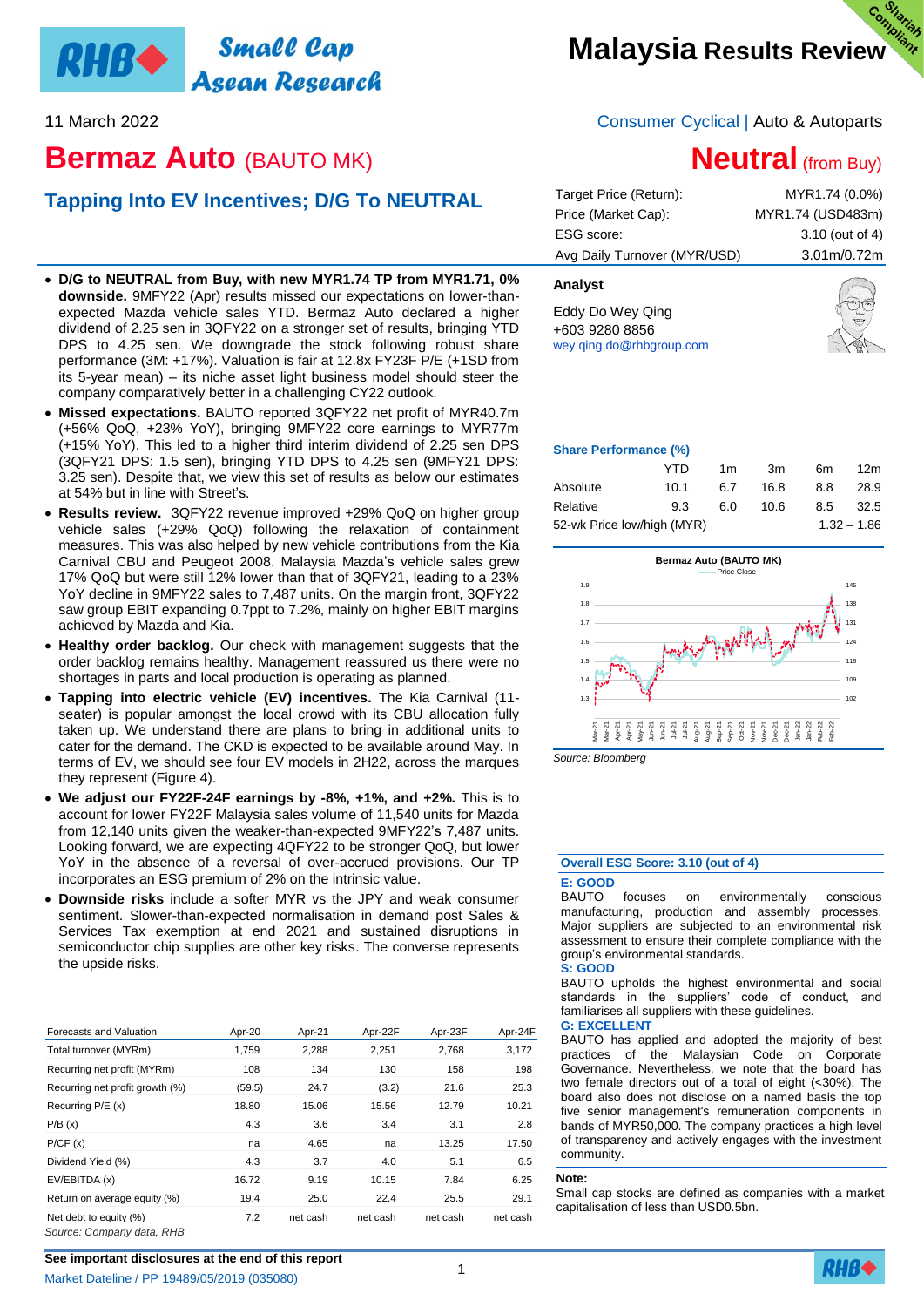# **Financial Exhibits**

| Financial summary (MYR)      | Apr-20 | Apr-21 | Apr-22F | Apr-23F | Apr-24F |
|------------------------------|--------|--------|---------|---------|---------|
| Recurring EPS                | 0.09   | 0.12   | 0.11    | 0.14    | 0.17    |
| <b>DPS</b>                   | 0.07   | 0.07   | 0.07    | 0.09    | 0.11    |
| <b>BVPS</b>                  | 0.40   | 0.49   | 0.51    | 0.56    | 0.61    |
| Return on average equity (%) | 19.4   | 25.0   | 22.4    | 25.5    | 29.1    |
| <b>Valuation metrics</b>     | Apr-20 | Apr-21 | Apr-22F | Apr-23F | Apr-24F |
| Recurring P/E (x)            | 18.80  | 15.06  | 15.56   | 12.79   | 10.21   |
|                              |        |        |         |         |         |

#### **Valuation basis** 12x FY23F P/E

#### **Key drivers**

**Asia** Malaysia Consumer Cyclical **Bermaz Auto** BAUTO MK Neutral

- i. Strong growth from the Philippines; ii. Better-than-expected consumer spending;
- iii. New model launches.

#### **Key risks**

Downside risks include a softer MYR vs the JPY and weak consumer sentiment. Slower-than-expected normalisation in demand post Sales & Services Tax exemption at end 2021 and sustained disruptions in semiconductor chip supplies are other key risks.

The converse represents the upside risks.

#### **Company Profile**

Bermaz Auto is involved in the distribution, assembling, retailing and also the provision of after sales service of Mazda vehicles in Malaysia. The group is also involved in the domestic distribution of locally assembled Mazda vehicles and the export of the locally assembled Mazda vehicles. Its subsidiary Bermaz Auto Philippines distributes Mazda vehicles in the Philippines.

| Source: Company data, RHB |  |
|---------------------------|--|
|---------------------------|--|

| FCF Yield (%)                       | (6.1)  | 21.3   | (4.1)   | 6.8     | 5.0     |
|-------------------------------------|--------|--------|---------|---------|---------|
| Dividend Yield (%)                  | 4.3    | 3.7    | 4.0     | 5.1     | 6.5     |
| EV/EBITDA (x)                       | 16.72  | 9.19   | 10.15   | 7.84    | 6.25    |
| EV/EBIT (x)                         | 17.56  | 9.54   | 10.56   | 8.11    | 6.43    |
|                                     |        |        |         |         |         |
| Income statement (MYRm)             | Apr-20 | Apr-21 | Apr-22F | Apr-23F | Apr-24F |
| Total turnover                      | 1,759  | 2,288  | 2,251   | 2,768   | 3,172   |
| Gross profit                        | 216    | 294    | 309     | 368     | 434     |
| EBITDA                              | 113    | 161    | 169     | 213     | 272     |
| Depreciation and amortisation       | (5)    | (6)    | (6)     | (7)     | (8)     |
| Operating profit                    | 108    | 155    | 162     | 206     | 264     |
| Net interest                        | (3)    | (7)    | (6)     | (5)     | (4)     |
| Pre-tax profit                      | 132    | 168    | 180     | 228     | 291     |
| Taxation                            | (28)   | (41)   | (43)    | (55)    | (70)    |
| Reported net profit                 | 101    | 130    | 130     | 158     | 198     |
| Recurring net profit                | 108    | 134    | 130     | 158     | 198     |
| Cash flow (MYRm)                    | Apr-20 | Apr-21 | Apr-22F | Apr-23F | Apr-24F |
| Change in working capital           | (233)  | 255    | (130)   | (6)     | (86)    |
| Cash flow from operations           | (109)  | 435    | (67)    | 153     | 115     |
| Capex                               | (15)   | (4)    | (15)    | (15)    | (15)    |
| Cash flow from investing activities | (28)   | (4)    | (25)    | (25)    | (25)    |
| Dividends paid                      | (192)  | (37)   | (81)    | (103)   | (132)   |
| Cash flow from financing activities | (65)   | 10     | (81)    | (148)   | (127)   |
| Cash at beginning of period         | 320    | 100    | 561     | 328     | 336     |
| Net change in cash                  | (202)  | 440    | (173)   | (20)    | (36)    |
| Ending balance cash                 | 118    | 540    | 388     | 309     | 301     |
| <b>Balance sheet (MYRm)</b>         | Apr-20 | Apr-21 | Apr-22F | Apr-23F | Apr-24F |
| Total cash and equivalents          | 100    | 561    | 328     | 336     | 333     |
| Tangible fixed assets               | 39     | 37     | 102     | 109     | 115     |
| Total investments                   | 213    | 236    | 237     | 237     | 237     |
| Total assets                        | 1,288  | 1,343  | 1,444   | 1,540   | 1,685   |
| Short-term debt                     | 138    | 106    | 100     | 50      | 50      |
| Total long-term debt                | 0      | 100    | 100     | 100     | 100     |
| <b>Total liabilities</b>            | 767    | 726    | 795     | 821     | 877     |
| <b>Total equity</b>                 | 521    | 617    | 649     | 719     | 808     |
| Total liabilities & equity          | 1,288  | 1,343  | 1,444   | 1,540   | 1,685   |
|                                     |        |        |         |         |         |
| Key metrics                         | Apr-20 | Apr-21 | Apr-22F | Apr-23F | Apr-24F |
| Revenue growth (%)                  | (29.4) | 30.1   | (1.6)   | 22.9    | 14.6    |
| Recurrent EPS growth (%)            | (59.5) | 24.8   | (3.2)   | 21.6    | 25.3    |
| Gross margin (%)                    | 12.3   | 12.9   | 13.7    | 13.3    | 13.7    |
| Operating EBITDA margin (%)         | 6.5    | 7.0    | 7.5     | 7.7     | 8.6     |
| Net profit margin (%)               | 5.7    | 5.7    | 5.8     | 5.7     | 6.2     |
| Dividend payout ratio (%)           | 86.1   | 58.3   | 62.5    | 65.2    | 66.7    |
| Capex/sales (%)                     | 0.9    | 0.2    | 0.7     | 0.5     | 0.5     |

Interest cover (x) 16.2 12.1 13.7 19.0 26.9

 $P/B(x)$  2.8  $4.3$  3.6 3.4 3.1 2.8

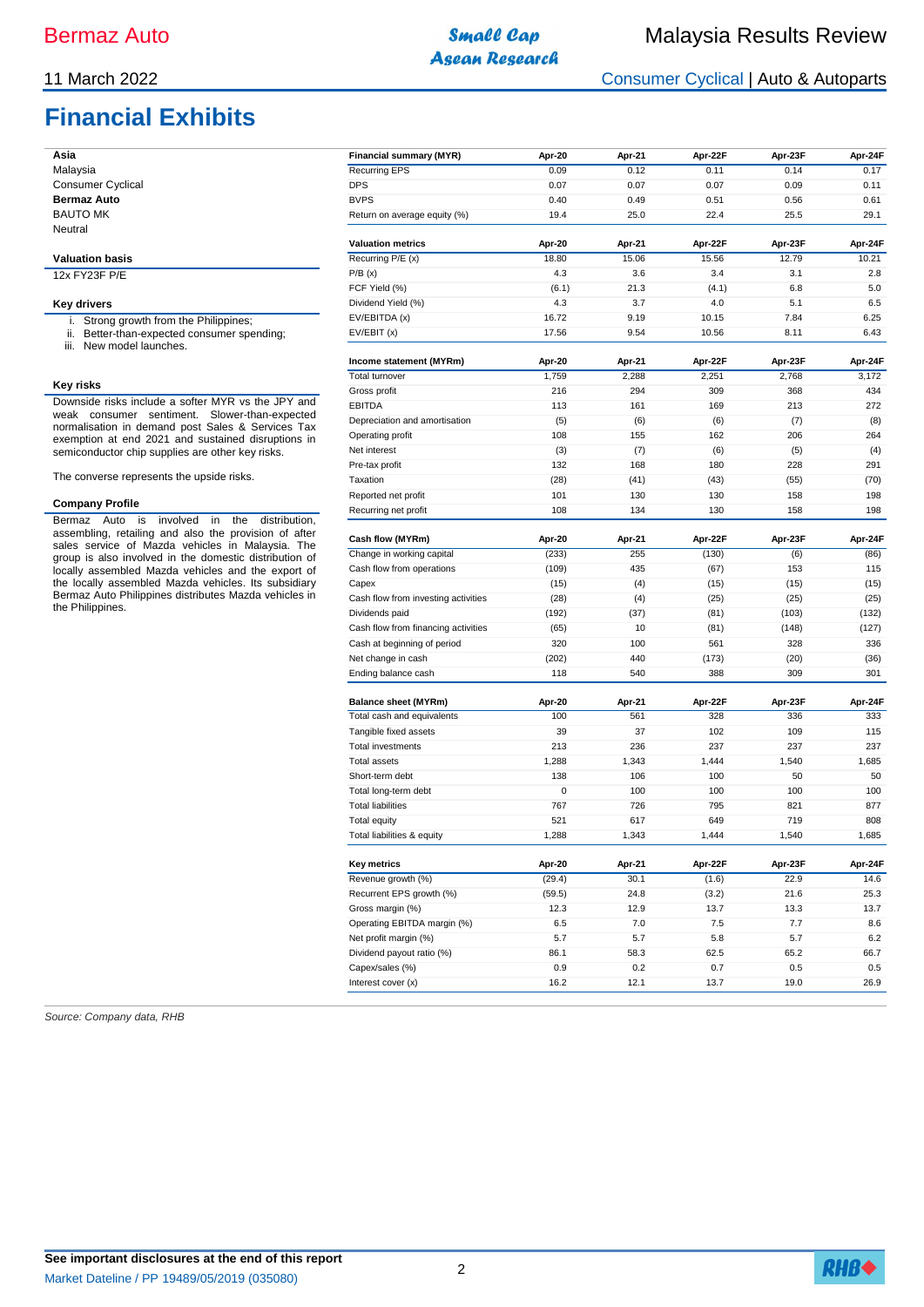# **Asean Research**

# 11 March 2022 Consumer Cyclical | Auto & Autoparts

# **Results At a Glance**

# **Figure 1: Results review**

| <b>FYE Apr</b>            | <b>3QFY21</b> | <b>2QFY22</b> | <b>3QFY22</b> | QoQ     | YoY     | <b>9MFY21</b> | <b>9MFY22</b> | YoY     | <b>Comments</b>                                                         |
|---------------------------|---------------|---------------|---------------|---------|---------|---------------|---------------|---------|-------------------------------------------------------------------------|
| (MYRm)                    |               |               |               | (%)     | (%)     |               |               | $(\%)$  |                                                                         |
| Revenue                   | 598.0         | 483.8         | 623.1         | 28.8    | 4.2     | 1,646.7       | 1,427.8       | (13.3)  | QoQ improvement was due to higher domestic<br>sales of vehicles.        |
| - Malaysia                | 549.9         | 449.6         | 580.4         | 29.1    | 5.5     | 1,530.0       | 1,300.6       | (15.0)  |                                                                         |
| - Philippines             | 48.1          | 34.2          | 42.8          | 25.0    | (11.1)  | 116.7         | 127.1         | 8.9     |                                                                         |
| <b>EBIT</b>               | 35.6          | 31.7          | 44.6          | 40.8    | 25.4    | 88.1          | 92.6          | 5.2     |                                                                         |
| - Malaysia                | 35.6          | 30.5          | 47.8          | 56.7    | 34.5    | 86.1          | 91.3          | 6.1     |                                                                         |
| - Philippines             | 0.0           | 1.2           | 0.7           | (36.9)  | 2,175.0 | 2.0           | 3.4           | 72.0    |                                                                         |
| EBIT Margin (%)           | 6.0           | 6.5           | 7.2           |         |         | 5.3           | 6.5           |         | Higher EBIT margins for Mazda and Kia                                   |
| Interest expense          | (2.4)         | (2.4)         | (2.6)         | 10.8    | 7.2     | (9.7)         | (7.8)         | (20.2)  |                                                                         |
| Interest income           | 1.7           | 1.3           | 6.6           | 395.2   | 282.6   | 3.7           | 9.7           | 160.5   |                                                                         |
| Associates                | 7.4           | 2.9           | 6.6           | 124.9   | (10.7)  | 7.2           | 8.6           | 19.6    | Driven by higher contribution from MMSB on<br>cost reduction campaigns. |
| Pre-tax profit            | 42.2          | 33.5          | 55.1          | 64.3    | 30.6    | 89.2          | 103.1         | 15.6    |                                                                         |
| Pre-tax margin (%)        | 7.1           | 6.9           | 8.8           |         |         | 5.4           | 7.2           |         |                                                                         |
| Tax                       | (9.6)         | (8.6)         | (12.4)        | 43.6    | 28.5    | (23.5)        | (25.2)        | 6.9     |                                                                         |
| Effective tax rate $(\%)$ | (22.8)        | (25.7)        | (22.5)        |         |         | (26.4)        | (24.4)        |         |                                                                         |
| Minority interest         | 0.5           | 1.1           | (2.0)         | (280.0) | (492.0) | 1.4           | (1.0)         | (167.7) |                                                                         |
| Net profit                | 33.1          | 26.0          | 40.7          | 56.3    | 23.1    | 67.1          | 77.0          | 14.8    |                                                                         |
| Core profit               | 33.1          | 26.0          | 40.7          | 56.3    | 23.1    | 67.1          | 77.0          | 14.8    | Below our expectations.                                                 |
| Net margin (%)            | 5.5           | 5.4           | 6.5           |         |         | 4.1           | 5.4           |         |                                                                         |

*Source: Company data, RHB*

# **Figure 2: Invoiced Mazda vehicle sales in Malaysia**

| <b>FYE Apr</b> | 3QFY21 | <b>2QFY22</b>  | 3QFY22 | QoQ     | YoY      | <b>9MFY21</b>  | <b>9MFY22</b> | YoY    |
|----------------|--------|----------------|--------|---------|----------|----------------|---------------|--------|
| (units)        |        |                |        | $(\% )$ | $(\%)$   |                |               |        |
| Mazda 2        | 41     | 39             | 79     | 102.6   | 92.7     | 230            | 144           | (37.4) |
| Mazda 3        | 230    | 371            | 76     | (79.5)  | (67.0)   | 809            | 665           | (17.8) |
| Mazda 5        | 0      | $\mathbf 0$    | 0      | nm      | nm       |                | 0             | nm     |
| Mazda 6        | 7      | 37             | 29     | (21.6)  | 314.3    | 55             | 70            | 27.3   |
| <b>Biante</b>  | 0      | 0              | 0      | nm      | nm       | $\overline{2}$ | 0             | nm     |
| $CX-3$         | 2      | 328            | 212    | (35.4)  | 10,500.0 | 235            | 540           | 129.8  |
| CX-30          | 429    | 126            | 166    | 31.7    | (61.3)   | 1,196          | 452           | (62.2) |
| $CX-5$         | 2,514  | 1,437          | 2,074  | 44.3    | (17.5)   | 5,827          | 4,474         | (23.2) |
| MX-30          | 0      | 0              |        | nm      | nm       | 0              |               | nm     |
| $CX-8$         | 345    | 334            | 467    | 39.8    | 35.4     | 1,290          | 1,040         | (19.4) |
| $CX-9$         | 26     | 13             | 17     | 30.8    | (34.6)   | 101            | 33            | (67.3) |
| $MX-5$         |        | 12             | 5      | (58.3)  | 400.0    | 12             | 20            | 66.7   |
| <b>BT-50</b>   |        | $\overline{2}$ | 43     | 2,050.0 | 4,200.0  | 21             | 48            | 128.6  |
|                | 3,596  | 2,699          | 3,169  | 17.4    | (11.9)   | 9,779          | 7,487         | (23.4) |

*Source: Company data*

# **Figure 3: Invoiced sales of Mazda vehicles in the Philippines**

| <b>FYE April</b> | 3QFY21 | <b>2QFY22</b>  | <b>3QFY22</b>  | QoQ     | YoY     | <b>9MFY21</b> | <b>9MFY22</b> | YoY    |
|------------------|--------|----------------|----------------|---------|---------|---------------|---------------|--------|
| (units)          |        |                |                | $(\%)$  | $(\%)$  |               |               |        |
| Mazda 2          | 13     | 0              | 27             | #DIV/0! | 107.7   | 38            | 27            | (28.9) |
| Mazda 3          | 64     | 18             | 18             | 0.0     | (71.9)  | 219           | 68            | (68.9) |
| Mazda 6          | 12     | $\overline{2}$ | 1              | (50.0)  | (91.7)  | 15            | 6             | (60.0) |
| $CX-3$           | 4      | 0              | $\overline{0}$ | #DIV/0! | (100.0) | 11            | 8             | (27.3) |
| CX-30            | 48     | 13             | 25             | 92.3    | (47.9)  | 75            | 74            | (1.3)  |
| $CX-5$           | 64     | 65             | 55             | (15.4)  | (14.1)  | 131           | 182           | 38.9   |
| $CX-8$           | 35     | 52             | 67             | 28.8    | 91.4    | 59            | 172           | 191.5  |
| $CX-9$           | 40     | 34             | $\mathbf{0}$   | (100.0) | (100.0) | 82            | 106           | 29.3   |
| $MX-5$           | 15     | 26             | 11             | (57.7)  | (26.7)  | 66            | 54            | (18.2) |
| <b>BT-50</b>     | 57     | 5              | 132            | 2,540.0 | 131.6   | 115           | 169           | 47.0   |
|                  | 352    | 215            | 336            | 56.3    | (4.5)   | 811           | 866           | 6.8    |

*Source: Company data*

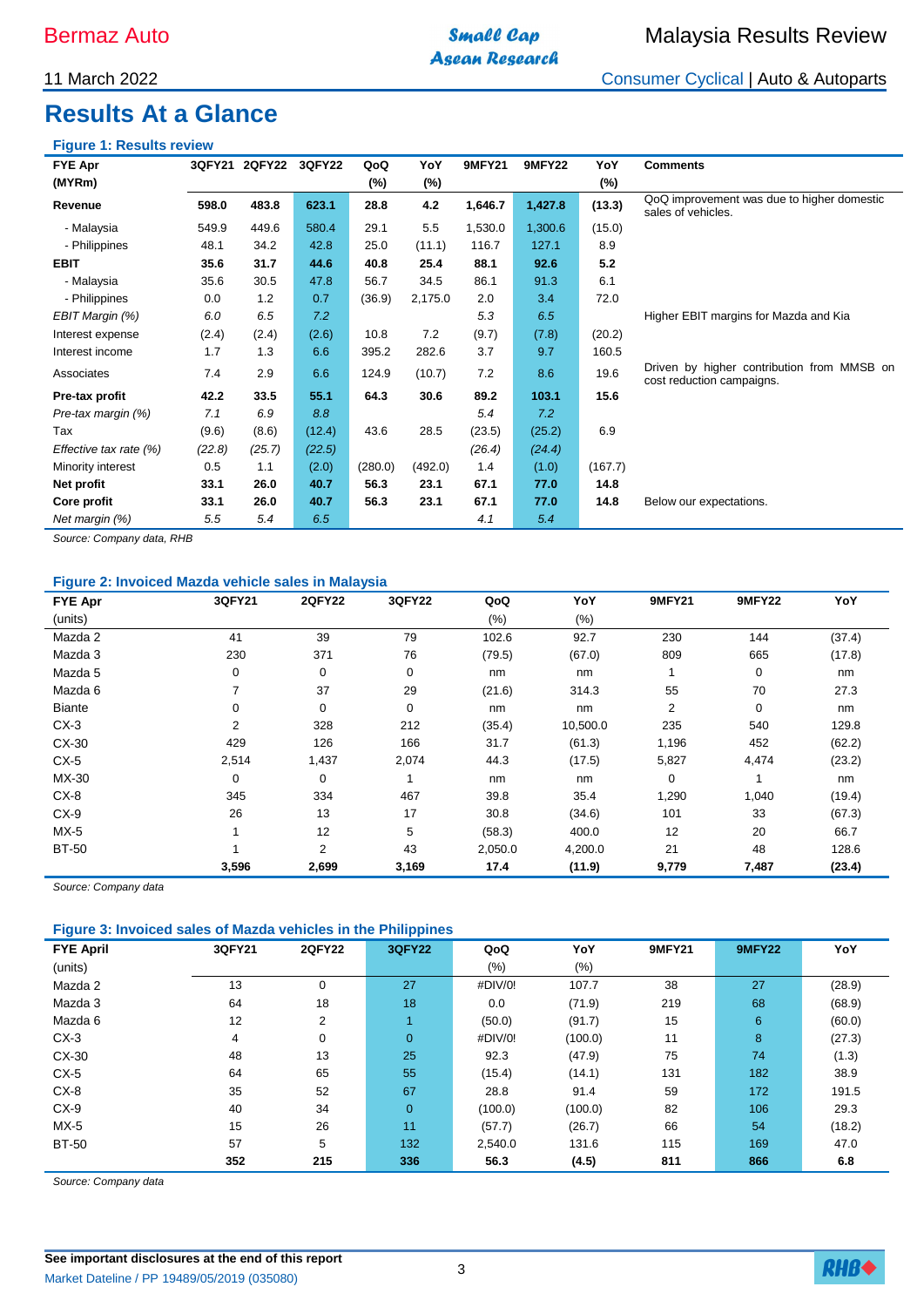**Asean Research** 

**Figure 4: Products pipeline**

11 March 2022 Consumer Cyclical | Auto & Autoparts

| <b>BAuto EV</b>   |  | 2022           |                                      |
|-------------------|--|----------------|--------------------------------------|
| <b>Model 2022</b> |  | Q <sub>3</sub> | Q4                                   |
| mazoa             |  |                | New MX-30 EV<br>$(Q3/\Delta4'22)$    |
| LIGEE             |  |                | <b>New e-2008 EV</b><br>(Q4'22)      |
| <b>KM</b>         |  | Q4 2022        | New EV6 EV<br>Q3 2022<br>New PBV1 EV |

*Source: Company, RHB*

## **Figure 5: Key assumptions**

| Sales (Units)       | Apr-20A | Apr-21A | Apr-22F | Apr-23F | Apr-24F |
|---------------------|---------|---------|---------|---------|---------|
| Malaysia - Current  | 9,484   | 13,439  | 11,540  | 12,770  | 14,220  |
| Malaysia - Previous |         |         | 12,140  | 13,370  | 14,220  |
| Philippines         | 2,227   | 1,245   | 1,250   | 1,500   | 1,700   |
| Peugeot             |         |         | 1,000   | 2,000   | 2,500   |
| Kia                 |         |         | 300     | 2,000   | 3,000   |
| MYR/JPY100          | 3.86    | 3.91    | 3.69    | 3.74    | 3.74    |
| Source: RHB         |         |         |         |         |         |

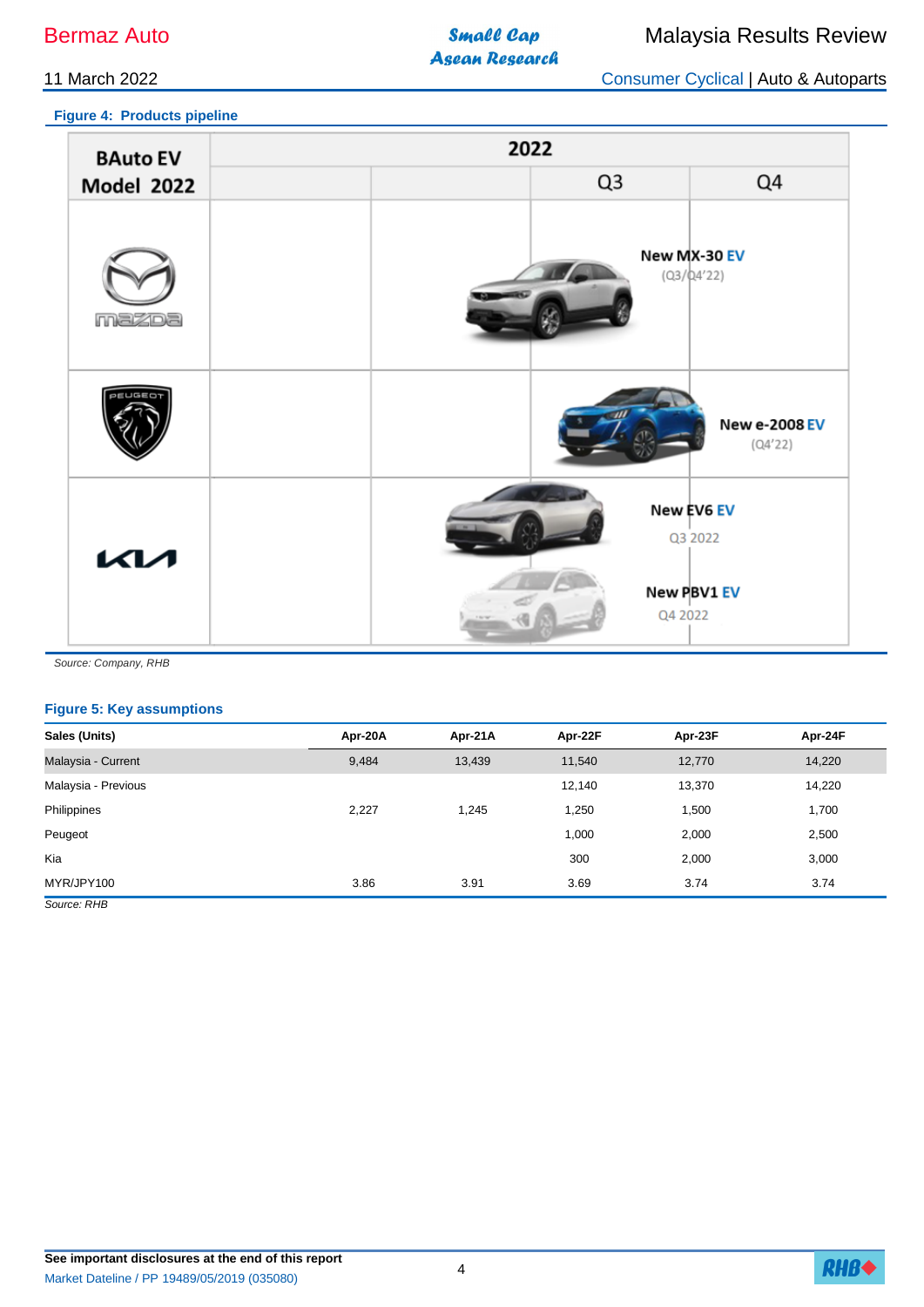**Asean Research** 

11 March 2022 Consumer Cyclical | Auto & Autoparts

# **Recommendation Chart**



| Date       | Recommendation | <b>Target Price</b> | Price |
|------------|----------------|---------------------|-------|
| 2021-12-14 | Buy            | 1.71                | 1.52  |
| 2021-09-06 | Neutral        | 1.77                | 1.61  |
| 2021-06-09 | Buy            | 1.75                | 1.43  |
| 2020-09-11 | Buy            | 1.70                | 1.37  |
| 2020-06-08 | Buy            | 1.80                | 1.48  |
| 2020-06-04 | Neutral        | 1.30                | 1.32  |
| 2020-03-27 | Buy            | 1.50                | 1.13  |
| 2020-03-17 | Buy            | 1.70                | 1.23  |
| 2020-01-24 | Buy            | 2.70                | 1.93  |
| 2019-09-17 | Buy            | 2.75                | 2.36  |

*Source: RHB, Bloomberg*

# **ESG Rating History**



**See important disclosures at the end of this report** Market Dateline / PP 19489/05/2019 (035080)

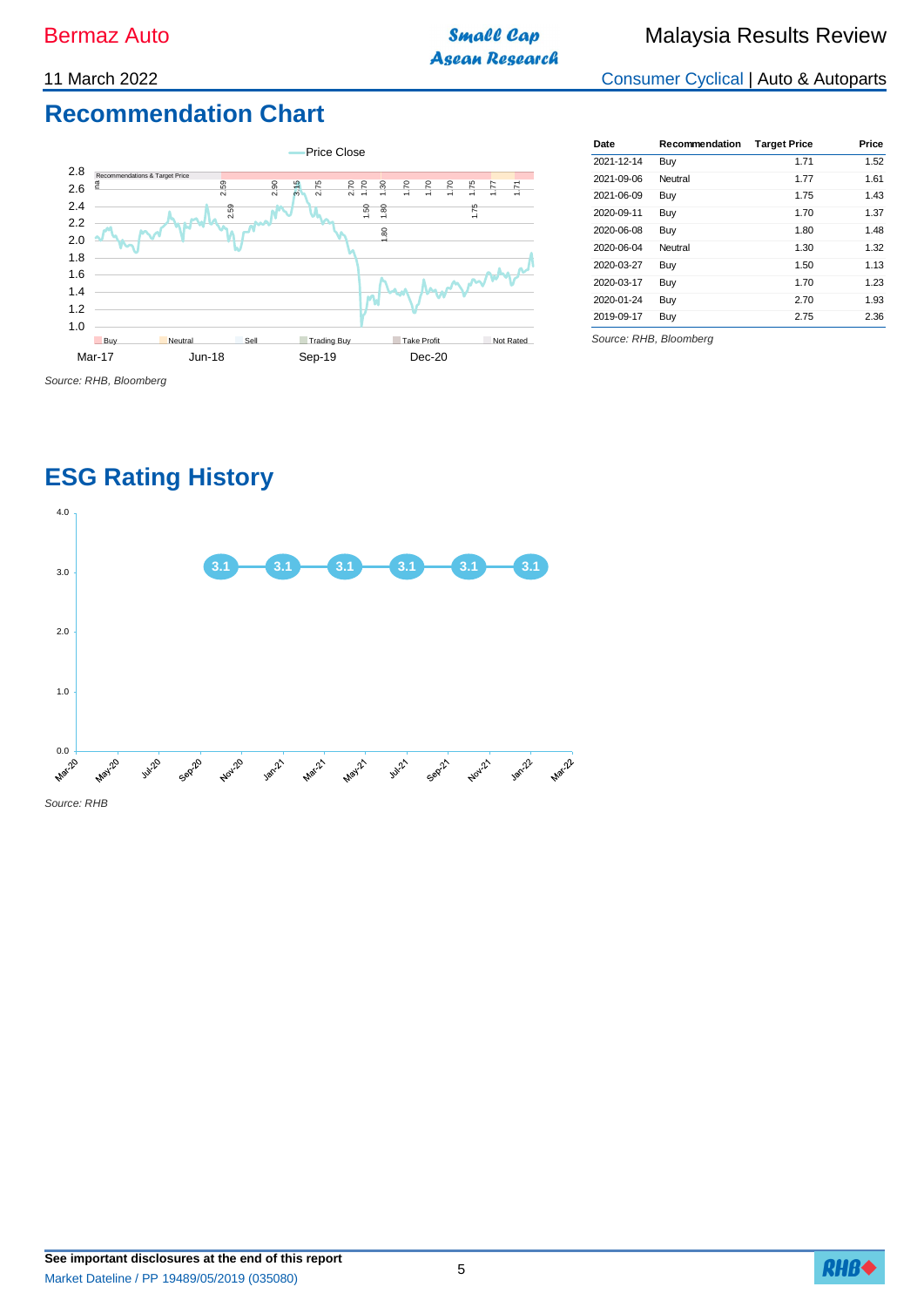#### **RHB Guide to Investment Ratings**

| Buv:                | Share price may exceed 10% over the next 12 months                      |  |
|---------------------|-------------------------------------------------------------------------|--|
|                     | Trading Buy: Share price may exceed 15% over the next 3 months, however |  |
|                     | longer-term outlook remains uncertain                                   |  |
| <b>Neutral:</b>     | Share price may fall within the range of $+/-$ 10% over the next        |  |
|                     | 12 months                                                               |  |
| <b>Take Profit:</b> | Target price has been attained. Look to accumulate at lower levels      |  |
| Sell:               | Share price may fall by more than 10% over the next 12 months           |  |
| <b>Not Rated:</b>   | Stock is not within regular research coverage                           |  |

#### **Investment Research Disclaimers**

RHB has issued this report for information purposes only. This report is intended for circulation amongst RHB and its affiliates' clients generally or such persons as may be deemed eligible by RHB to receive this report and does not have regard to the specific investment objectives, financial situation and the particular needs of any specific person who may receive this report. This report is not intended, and should not under any circumstances be construed as, an offer or a solicitation of an offer to buy or sell the securities referred to herein or any related financial instruments.

This report may further consist of, whether in whole or in part, summaries, research, compilations, extracts or analysis that has been prepared by RHB's strategic, joint venture and/or business partners. No representation or warranty (express or implied) is given as to the accuracy or completeness of such information and accordingly investors should make their own informed decisions before relying on the same.

This report is not directed to, or intended for distribution to or use by, any person or entity who is a citizen or resident of or located in any locality, state, country or other jurisdiction where such distribution, publication, availability or use would be contrary to the applicable laws or regulations. By accepting this report, the recipient hereof (i) represents and warrants that it is lawfully able to receive this document under the laws and regulations of the jurisdiction in which it is located or other applicable laws and (ii) acknowledges and agrees to be bound by the limitations contained herein. Any failure to comply with these limitations may constitute a violation of applicable laws.

All the information contained herein is based upon publicly available information and has been obtained from sources that RHB believes to be reliable and correct at the time of issue of this report. However, such sources have not been independently verified by RHB and/or its affiliates and this report does not purport to contain all information that a prospective investor may require. The opinions expressed herein are RHB's present opinions only and are subject to change without prior notice. RHB is not under any obligation to update or keep current the information and opinions expressed herein or to provide the recipient with access to any additional information. Consequently, RHB does not guarantee, represent or warrant, expressly or impliedly, as to the adequacy, accuracy, reliability, fairness or completeness of the information and opinion contained in this report. Neither RHB (including its officers, directors, associates, connected parties, and/or employees) nor does any of its agents accept any liability for any direct, indirect or consequential losses, loss of profits and/or damages that may arise from the use or reliance of this research report and/or further communications given in relation to this report. Any such responsibility or liability is hereby expressly disclaimed.

Whilst every effort is made to ensure that statement of facts made in this report are accurate, all estimates, projections, forecasts, expressions of opinion and other subjective judgments contained in this report are based on assumptions considered to be reasonable and must not be construed as a representation that the matters referred to therein will occur. Different assumptions by RHB or any other source may yield substantially different results and recommendations contained on one type of research product may differ from recommendations contained in other types of research. The performance of currencies may affect the value of, or income from, the securities or any other financial instruments referenced in this report. Holders of depositary receipts backed by the securities discussed in this report assume currency risk. Past performance is not a guide to future performance. Income from investments may fluctuate. The price or value of the investments to which this report relates, either directly or indirectly, may fall or rise against the interest of investors.

This report may contain comments, estimates, projections, forecasts and expressions of opinion relating to macroeconomic research published by RHB economists of which should not be considered as investment ratings/advice and/or a recommendation by such economists on any securities discussed in this report.

This report does not purport to be comprehensive or to contain all the information that a prospective investor may need in order to make an investment decision. The recipient of this report is making its own independent assessment and decisions regarding any securities or financial instruments referenced herein. Any investment discussed or recommended in this report may be unsuitable for an investor depending on the investor's specific investment objectives and financial position. The material in this report is general information intended for recipients who understand the risks of investing in financial instruments. This report does not take into account whether an investment or course of action and any associated risks are suitable for the recipient. Any recommendations contained in this report must therefore not be relied upon as investment advice based on the recipient's personal circumstances. Investors should make their own independent evaluation of the information contained herein, consider their own investment objective, financial situation and particular needs and seek their own financial, business, legal, tax and other advice regarding the appropriateness of investing in any securities or the investment strategies discussed or recommended in this report.

This report may contain forward-looking statements which are often but not always identified by the use of words such as "believe", "estimate", "intend" and "expect" and statements that an event or result "may", "will" or "might" occur or be achieved and other similar expressions. Such forward-looking statements are based on assumptions made and information currently available to RHB and are subject to known and unknown risks, uncertainties and other factors which may cause the actual results, performance or achievement to be materially different from any future results, performance or achievement, expressed or implied by such forward-looking statements. Caution should be taken with respect to such statements and recipients of this report should not place undue reliance on any such forward-looking statements. RHB expressly disclaims any obligation to update or revise any forwardlooking statements, whether as a result of new information, future events or circumstances after the date of this publication or to reflect the occurrence of unanticipated events.

The use of any website to access this report electronically is done at the recipient's own risk, and it is the recipient's sole responsibility to take precautions to ensure that it is free from viruses or other items of a destructive nature. This report may also provide the addresses of, or contain hyperlinks to, websites. RHB takes no responsibility for the content contained therein. Such addresses or hyperlinks (including addresses or hyperlinks to RHB own website material) are provided solely for the recipient's convenience. The information and the content of the linked site do not in any way form part of this report. Accessing such website or following such link through the report or RHB website shall be at the recipient's own risk.

This report may contain information obtained from third parties. Third party content providers do not guarantee the accuracy, completeness, timeliness or availability of any information and are not responsible for any errors or omissions (negligent or otherwise), regardless of the cause, or for the results obtained from the use of such content. Third party content providers give no express or implied warranties, including, but not limited to, any warranties of merchantability or fitness for a particular purpose or use. Third party content providers shall not be liable for any direct, indirect, incidental, exemplary, compensatory, punitive, special or consequential damages, costs, expenses, legal fees, or losses (including lost income or profits and opportunity costs) in connection with any use of their content.

The research analysts responsible for the production of this report hereby certifies that the views expressed herein accurately and exclusively reflect his or her personal views and opinions about any and all of the issuers or securities analysed in this report and were prepared independently and autonomously. The research analysts that authored this report are precluded by RHB in all circumstances from trading in the securities or other financial instruments referenced in the report, or from having an interest in the company(ies) that they cover.

The contents of this report is strictly confidential and may not be copied, reproduced, published, distributed, transmitted or passed, in whole or in part, to any other person without the prior express written consent of RHB and/or its affiliates. This report has been delivered to RHB and its affiliates' clients for information purposes only and upon the express understanding that such parties will use it only for the purposes set forth above. By electing to view or accepting a copy of this report, the recipients have agreed that they will not print, copy, videotape, record, hyperlink, download, or otherwise attempt to reproduce or re-transmit (in any form including hard copy or electronic distribution format) the contents of this report. RHB and/or its affiliates accepts no liability whatsoever for the actions of third parties in this respect.

The contents of this report are subject to copyright. Please refer to Restrictions on Distribution below for information regarding the distributors of this report. Recipients must not reproduce or disseminate any content or findings of this report without the express permission of RHB and the distributors.

The securities mentioned in this publication may not be eligible for sale in some states or countries or certain categories of investors. The recipient of this report should have regard to the laws of the recipient's place of domicile when contemplating transactions in the securities or other financial instruments referred to herein. The securities discussed in this report may not have been registered in such jurisdiction. Without prejudice to the foregoing, the recipient is to note that additional disclaimers, warnings or qualifications may apply based on geographical location of the person or entity receiving this report.

The term "RHB" shall denote, where appropriate, the relevant entity distributing or disseminating the report in the particular jurisdiction referenced below, or, in every other case, RHB Investment Bank Berhad and its affiliates, subsidiaries and related companies.

#### **RESTRICTIONS ON DISTRIBUTION**

#### **Malaysia**

This report is issued and distributed in Malaysia by RHB Investment Bank Berhad ("RHBIB"). The views and opinions in this report are our own as of the date hereof and is subject to change. If the Financial Services and Markets Act of the United Kingdom or the rules of the Financial Conduct Authority apply to a recipient, our obligations owed to such recipient therein are unaffected. RHBIB has no obligation to update its opinion or the information in this report.

#### **Thailand**

This report is issued and distributed in the Kingdom of Thailand by RHB Securities (Thailand) PCL, a licensed securities company that is authorised by the Ministry of Finance, regulated by the Securities and Exchange Commission of Thailand and is a member of the Stock Exchange of Thailand. The Thai Institute of Directors Association

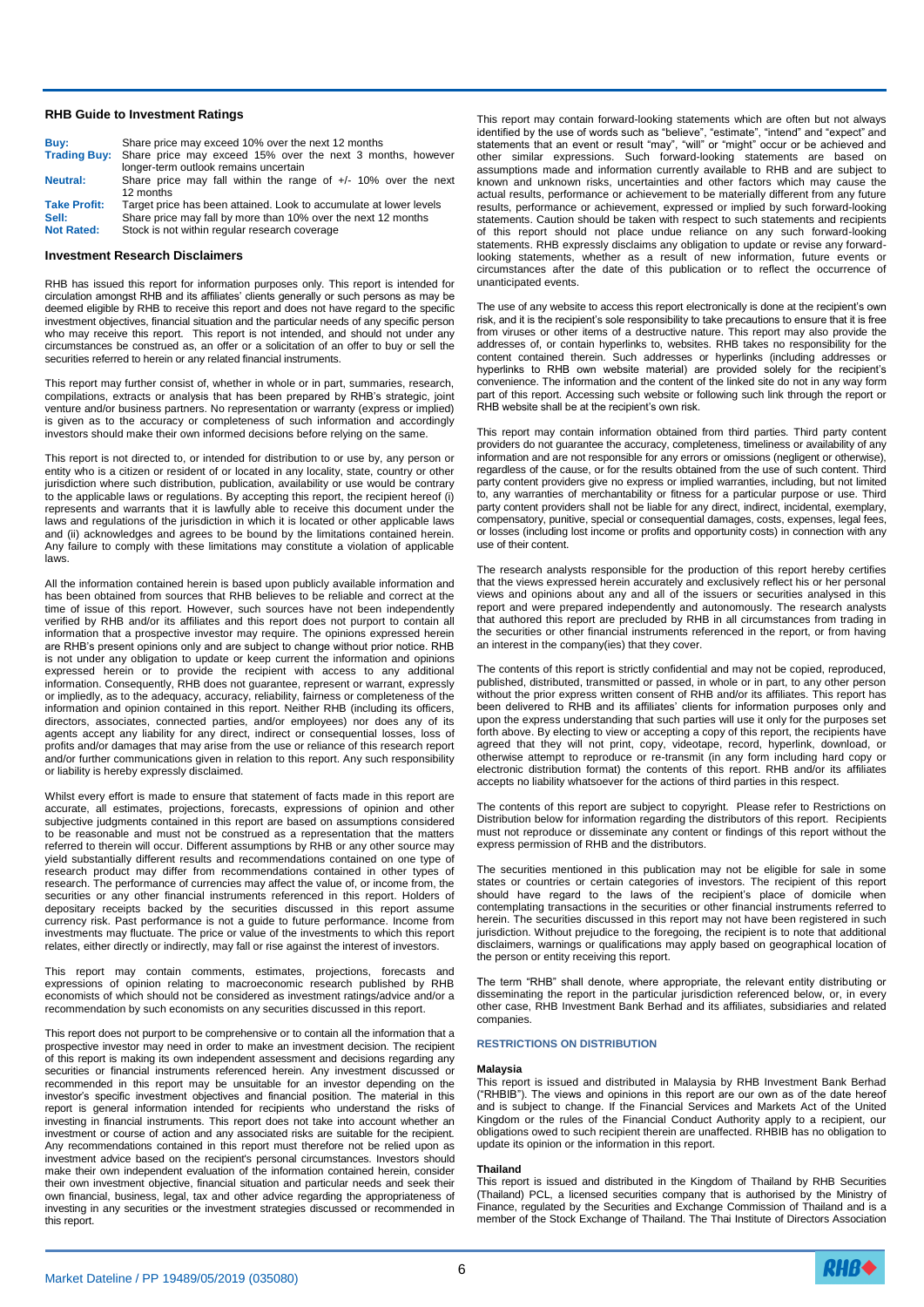has disclosed the Corporate Governance Report of Thai Listed Companies made pursuant to the policy of the Securities and Exchange Commission of Thailand. RHB Securities (Thailand) PCL does not endorse, confirm nor certify the result of the Corporate Governance Report of Thai Listed Companies.

#### **Indonesia**

This report is issued and distributed in Indonesia by PT RHB Sekuritas Indonesia. This research does not constitute an offering document and it should not be construed as an offer of securities in Indonesia. Any securities offered or sold, directly or indirectly, in Indonesia or to any Indonesian citizen or corporation (wherever located) or to any Indonesian resident in a manner which constitutes a public offering under Indonesian laws and regulations must comply with the prevailing Indonesian laws and regulations.

#### **Singapore**

This report is issued and distributed in Singapore by RHB Bank Berhad (through its Singapore branch) which is an exempt capital markets services entity and an exempt financial adviser regulated by the Monetary Authority of Singapore. RHB Bank Berhad (through its Singapore branch) may distribute reports produced by its respective foreign entities, affiliates or other foreign research houses pursuant to an arrangement under Regulation 32C of the Financial Advisers Regulations. Where the report is distributed in Singapore to a person who is not an Accredited Investor, Expert Investor or an Institutional Investor, RHB Bank Berhad (through its Singapore branch) accepts legal responsibility for the contents of the report to such persons only to the extent required by law. Singapore recipients should contact RHB Bank Berhad (through its Singapore branch) in respect of any matter arising from or in connection with the report.

#### **United States**

This report was prepared by RHB is meant for distribution solely and directly to "major" U.S. institutional investors as defined under, and pursuant to, the requirements of Rule 15a-6 under the U.S. Securities and Exchange Act of 1934, as amended (the "Exchange Act") via a registered U.S. broker-dealer as appointed by RHB from time to time. Accordingly, any access to this report via Bursa Marketplace or any other Electronic Services Provider is not intended for any party other than "major" US institutional investors (via a registered U.S broker-dealer), nor shall be deemed as solicitation by RHB in any manner. RHB is not registered as a brokerdealer in the United States and currently has not appointed a U.S. broker-dealer. Additionally, RHB does not offer brokerage services to U.S. persons. Any order for the purchase or sale of all securities discussed herein must be placed with and through a registered U.S. broker-dealer as appointed by RHB from time to time as required by the Exchange Act Rule 15a-6. For avoidance of doubt, RHB reiterates that it has not appointed any U.S. broker-dealer during the issuance of this report. This report is confidential and not intended for distribution to, or use by, persons other than the recipient and its employees, agents and advisors, as applicable. Additionally, where research is distributed via Electronic Service Provider, the analysts whose names appear in this report are not registered or qualified as research analysts in the United States and are not associated persons of any registered U.S. broker-dealer as appointed by RHB from time to time and therefore may not be subject to any applicable restrictions under Financial Industry Regulatory Authority ("FINRA") rules on communications with a subject company, public appearances and personal trading. Investing in any non-U.S. securities or related financial instruments discussed in this research report may present certain risks. The securities of non-U.S. issuers may not be registered with, or be subject to the regulations of, the U.S. Securities and Exchange Commission. Information on non-U.S. securities or related financial instruments may be limited. Foreign companies may not be subject to audit and reporting standards and regulatory requirements comparable to those in the United States. The financial instruments discussed in this report may not be suitable for all investors. Transactions in foreign markets may be subject to regulations that differ from or offer less protection than those in the United States.

#### **DISCLOSURE OF CONFLICTS OF INTEREST**

RHB Investment Bank Berhad, its subsidiaries (including its regional offices) and associated companies, ("RHBIB Group") form a diversified financial group, undertaking various investment banking activities which include, amongst others, underwriting, securities trading, market making and corporate finance advisory.

As a result of the same, in the ordinary course of its business, any member of the RHBIB Group, may, from time to time, have business relationships with, hold any positions in the securities and/or capital market products (including but not limited to shares, warrants, and/or derivatives), trade or otherwise effect transactions for its own account or the account of its customers or perform and/or solicit investment, advisory or other services from any of the subject company(ies) covered in this research report.

While the RHBIB Group will ensure that there are sufficient information barriers and internal controls in place where necessary, to prevent/manage any conflicts of interest to ensure the independence of this report, investors should also be aware that such conflict of interest may exist in view of the investment banking activities undertaken by the RHBIB Group as mentioned above and should exercise their own judgement before making any investment decisions.

In Singapore, investment research activities are conducted under RHB Bank Berhad (through its Singapore branch), and the disclaimers above similarly apply.

#### **Malaysia**

Save as disclosed in the following lin[k RHB Research conflict disclosures –](https://research.rhbtradesmart.com/view-file/hash/421561513896146896225a802c56a5) Mar 2022 and to the best of our knowledge, RHBIB hereby declares that:

- 1. RHBIB does not have a financial interest in the securities or other capital market products of the subject company(ies) covered in this report.
- 2. RHBIB is not a market maker in the securities or capital market products of the subject company(ies) covered in this report.
- *3.* None of RHBIB's staff or associated person serve as a director or board member\* of the subject company(ies) covered in this report *\*For the avoidance of doubt, the confirmation is only limited to the staff of*
- *research department* 4. RHBIB did not receive compensation for investment banking or corporate finance services from the subject company in the past 12 months.
- 5. RHBIB did not receive compensation or benefit (including gift and special cost arrangement e.g. company/issuer-sponsored and paid trip) in relation to the production of this report.

#### **Thailand**

Save as disclosed in the following link RHB Research conflict disclosures - Mar 2022 and to the best of our knowledge, RHB Securities (Thailand) PCL hereby declares that:

- 1. RHB Securities (Thailand) PCL does not have a financial interest in the securities or other capital market products of the subject company(ies) covered in this report.
- 2. RHB Securities (Thailand) PCL is not a market maker in the securities or capital market products of the subject company(ies) covered in this report.
- 3. None of RHB Securities (Thailand) PCL's staff or associated person serve as a director or board member\* of the subject company(ies) covered in this report
- 1. \*For the avoidance of doubt, the confirmation is only limited to the staff of research department
- 4. RHB Securities (Thailand) PCL did not receive compensation for investment banking or corporate finance services from the subject company in the past 12 months.
- 5. RHB Securities (Thailand) PCL did not receive compensation or benefit (including gift and special cost arrangement e.g. company/issuer-sponsored and paid trip) in relation to the production of this report.

#### **Indonesia**

Save as disclosed in the following link RHB Research conflict disclosures - Mar 2022 and to the best of our knowledge, PT RHB Sekuritas Indonesia hereby declares that:

- PT RHB Sekuritas Indonesia and its investment analysts, does not have any interest in the securities of the subject company(ies) covered in this report.
	- For the avoidance of doubt, interest in securities include the following:
	- a) Holding directly or indirectly, individually or jointly own/hold securities or entitled for dividends, interest or proceeds from the sale or exercise of the subject company's securities covered in this report\*;
	- b) Being bound by an agreement to purchase securities or has the right to transfer the securities or has the right to pre subscribe the securities\*
	- c) Being bound or required to buy the remaining securities that are not subscribed/placed out pursuant to an Initial Public Offering\*.
	- d) Managing or jointly with other parties managing such parties as referred to in (a), (b) or (c) above.
- 2. PT RHB Sekuritas Indonesia is not a market maker in the securities or capital market products of the subject company(ies) covered in this report.
- 3. None of PT RHB Sekuritas Indonesia's staff\*\* or associated person serve as a director or board member\* of the subject company(ies) covered in this report.
- 4. PT RHB Sekuritas Indonesia did not receive compensation for investment banking or corporate finance services from the subject company in the past 12 months.
- 5. PT RHB Sekuritas Indonesia\*\* did not receive compensation or benefit (including gift and special cost arrangement e.g. company/issuer-sponsored and paid trip) in relation to the production of this report:

# *Notes:*

*\*The overall disclosure is limited to information pertaining to PT RHB Sekuritas Indonesia only.*

*\*\*The disclosure is limited to Research staff of PT RHB Sekuritas Indonesia only.*

#### **Singapore**

Save as disclosed in the following lin[k RHB Research conflict disclosures –](https://research.rhbtradesmart.com/view-file/hash/421561513896146896225a802c56a5) Mar 2022 and to the best of our knowledge, the Singapore Research department of RHB Bank Berhad (through its Singapore branch) hereby declares that:

- RHB Bank Berhad, its subsidiaries and/or associated companies do not make a market in any issuer covered by the Singapore research analysts in this report.
- 2. RHB Bank Berhad, its subsidiaries and/or its associated companies and its analysts do not have a financial interest (including a shareholding of 1% or more) in the issuer covered by the Singapore research analysts in this report.
- 3. RHB Bank Berhad's Singapore research staff or connected persons do not serve on the board or trustee positions of the issuer covered by the Singapore research analysts in this report.
- 4. RHB Bank Berhad, its subsidiaries and/or its associated companies do not have and have not within the last 12 months had any corporate finance advisory relationship with the issuer covered by the Singapore research analysts in this report or any other relationship that may create a potential conflict of interest.
- 5. RHB Bank Berhad's Singapore research analysts, or person associated or connected to it do not have any interest in the acquisition or disposal of, the securities, specified securities based derivatives contracts or units in a collective investment scheme covered by the Singapore research analysts in this report.
- 6. RHB Bank Berhad's Singapore research analysts do not receive any compensation or benefit in connection with the production of this research